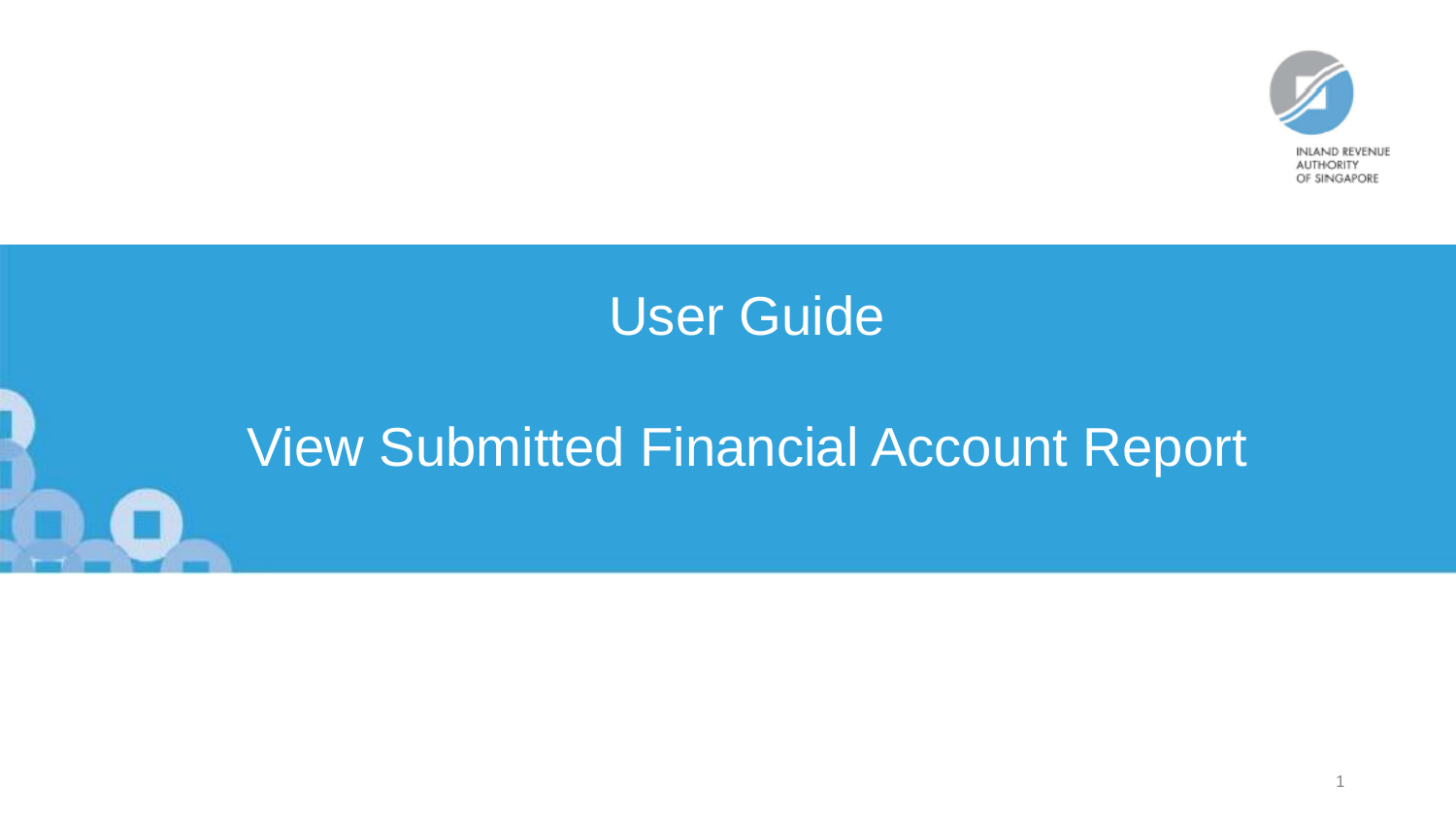

| S/N | <b>Description</b>                 | Page<br>Number |
|-----|------------------------------------|----------------|
|     | <b>View Account Report Status</b>  | $Pg3 - 7$      |
|     | <b>View Account Report Details</b> | $Pg8 - 13$     |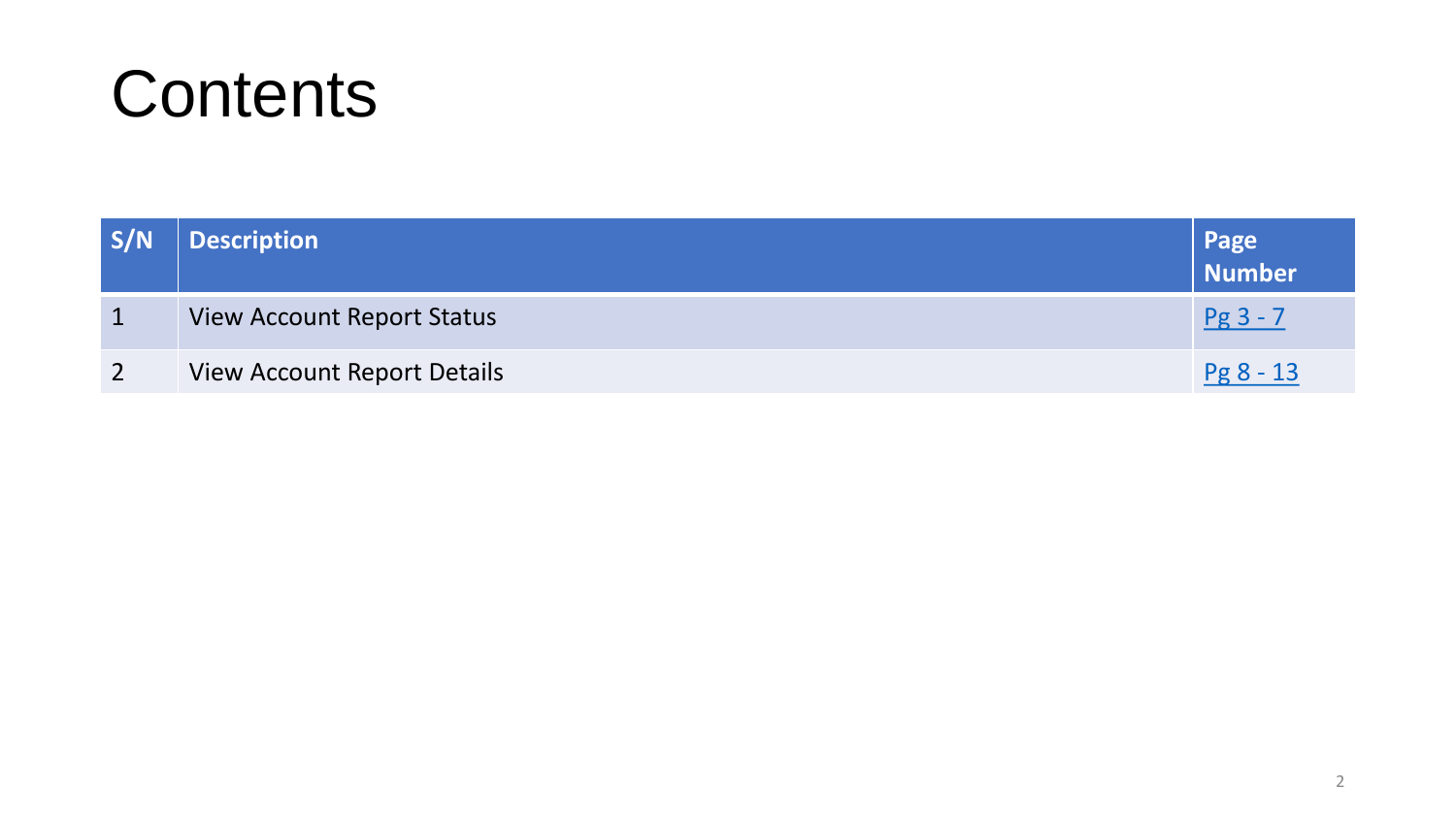# <span id="page-2-0"></span>1. View Account Report Status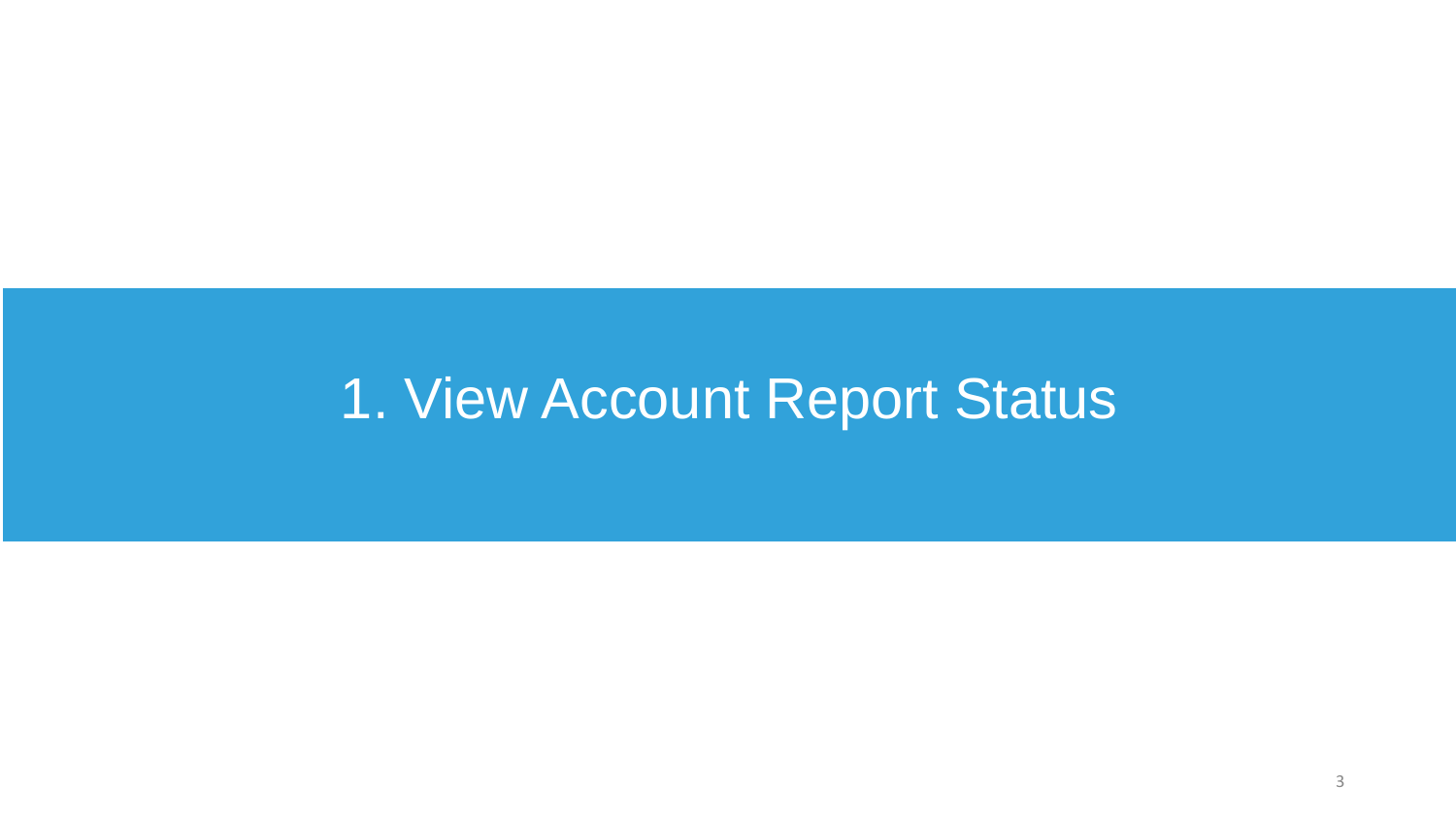## 1. View Account Report Status

# **Step 1**

• Log in via [myTax Portal](https://mytax.iras.gov.sg/ESVWeb/default.aspx) > Select More > AEOI > **View Submitted Financial Account Report**

| A Singapore Government Agency Website              |                                                                                                             |                                                                                    |                   |                           |
|----------------------------------------------------|-------------------------------------------------------------------------------------------------------------|------------------------------------------------------------------------------------|-------------------|---------------------------|
| INLAND REVENUE<br><b>AUTHORITY</b><br>OF SINGAPORE |                                                                                                             |                                                                                    |                   | O                         |
| Tax Ref No.                                        | <b>Email Us</b><br>v<br>(myTax Mail)                                                                        | 434 lotices/<br>Letters                                                            | Account $\sqrt{}$ | Logout                    |
| Employers v<br>Overview<br>íп                      | More v                                                                                                      |                                                                                    |                   |                           |
| Last login on Wednesday, 28 Jul 2021 4:39          | <b>AFOI</b><br>View/ Update FI AEOI Profile<br>View/ Update My Profile<br><b>Cubosit CDC or EATCA Datum</b> | View/ Edit Trustee-Documented Trusts                                               |                   |                           |
| myTax Portal is a secured, personalis              | Apply to Deregister for AEOI                                                                                | View Submitted Financial Account Report<br>View AEOI e-Service Transaction History |                   | ctions with IRAS, at your |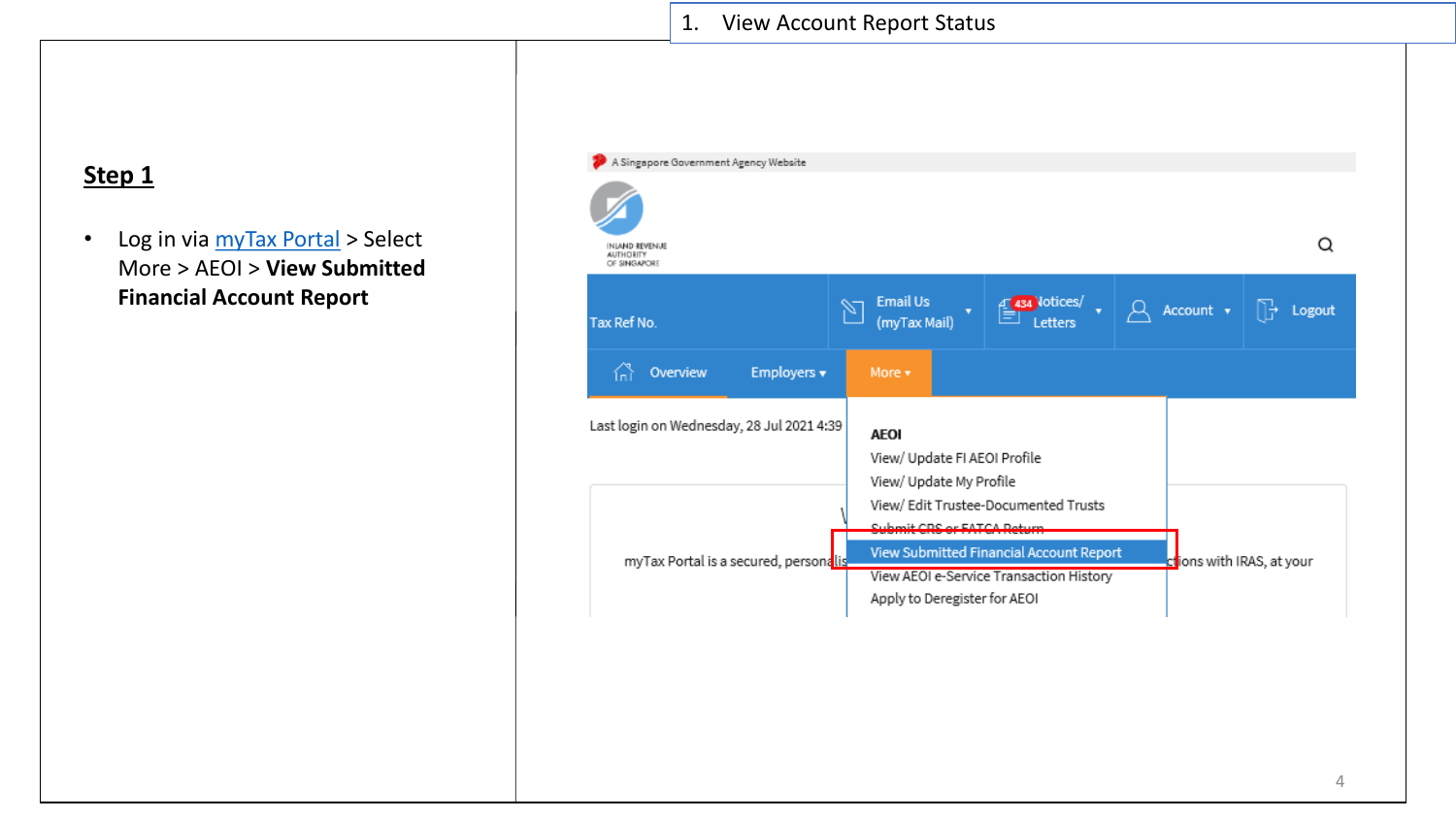# 1. View Account Report StatusClient Selection for View Submitted Financial Account Report Continue with Client Tax Ref No. (i) UEN-LOCAL CO **NEXT** 5

# **Step 2**

**At View Submitted Financial Account Report landing page**,

## **Applicable for tax agents only**:

- Select the appropriate entity ID type (e.g. ASGD, ITR, UEN-Business, UEN-Local Co, UEN-Others) and enter your client's tax reference number
- Click **"Next"**

If you are not a Tax Agent, skip step 2 and proceed to step 3.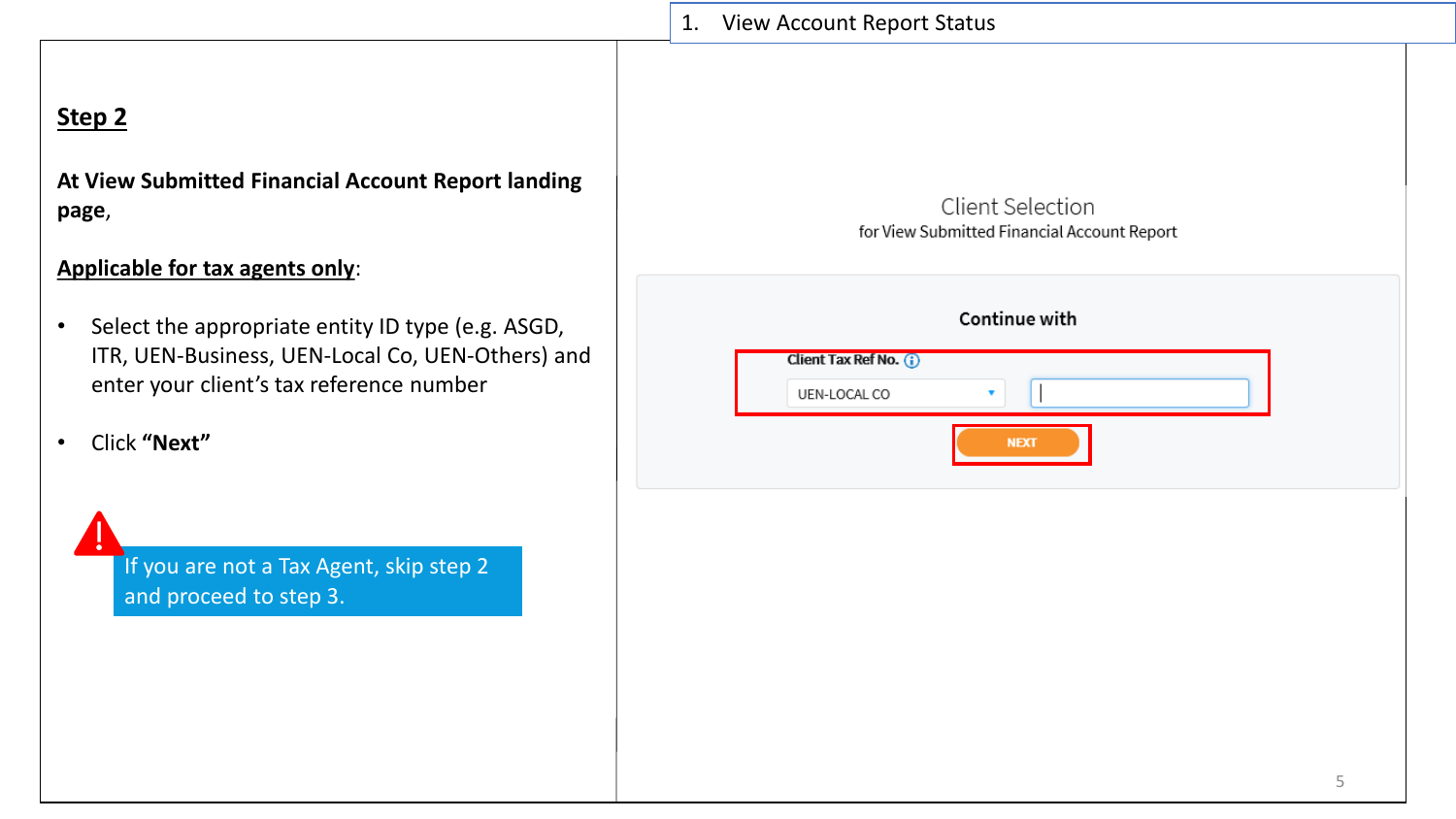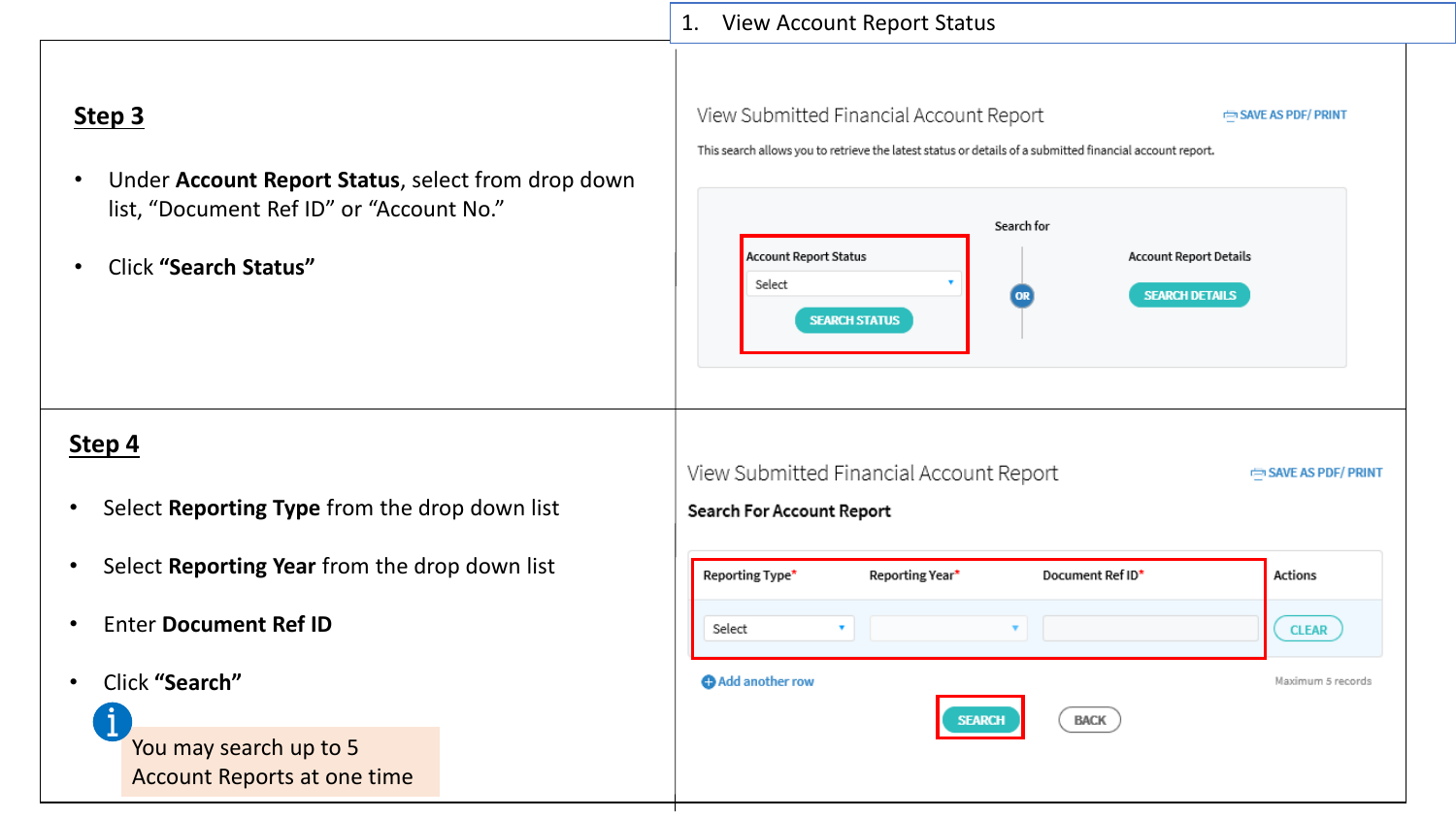|                                    |                                                                                                                                                                                                                               | 1. | <b>View Account Report Status</b>                                                                       |                      |                                       |                                                                      |  |
|------------------------------------|-------------------------------------------------------------------------------------------------------------------------------------------------------------------------------------------------------------------------------|----|---------------------------------------------------------------------------------------------------------|----------------------|---------------------------------------|----------------------------------------------------------------------|--|
| Step 5<br>previous page            | Search results on the Account Report Status will<br>appear based on the details submitted on the                                                                                                                              |    |                                                                                                         |                      |                                       |                                                                      |  |
| <b>Submission</b><br><b>Status</b> | <b>Description</b>                                                                                                                                                                                                            |    | View Submitted Financial Account Report                                                                 |                      |                                       | SAVE AS PDF/ PRINT                                                   |  |
| Submitted                          | The account report has been received and<br>processed by IRAS                                                                                                                                                                 |    | <b>Search Results</b><br>Account Report Status<br>Search For:                                           |                      |                                       |                                                                      |  |
| Error                              | Error(s) has been flagged on the account report<br>by IRAS or partner jurisdictions                                                                                                                                           |    | <b>Reporting Type</b><br><b>FATCA</b><br>Search By<br>Document Ref ID                                   |                      | Reporting Year<br>Search Keyword      | 2020<br>111111.11111.LE.702.cbe11526-83da-<br>4510-816f-894aa6a3aeb9 |  |
| Corrected/<br>Voided               | User has searched for a DocRefID of a CRS<br>account report that had been superseded by<br>subsequent correction or void data                                                                                                 |    | $1 - 1$ of $1$ Record(s)<br>Doc Ref No.<br>111111.11111.LE.702.cbe11526-83da-<br>4510-816f-894aa6a3aeb9 | Account No.<br>ACC01 | <b>Submission Date</b><br>20-Apr-2021 | <b>Submission Status</b><br>Submitted                                |  |
| Corrected/<br>Amended/<br>Voided   | User has searched for a DocRefID of a FATCA<br>account report that had been superseded by<br>subsequent correction, amendment or void data                                                                                    |    |                                                                                                         |                      | <b>NEW SEARCH</b>                     |                                                                      |  |
|                                    |                                                                                                                                                                                                                               |    |                                                                                                         |                      |                                       |                                                                      |  |
|                                    | If the search results returns with "No Records Found",<br>please ensure that the Account No. or Account Report<br>DocRefID that you are searching for has already been<br>submitted via Submit CRS or FATCA Return e-Service. |    |                                                                                                         |                      |                                       | 7                                                                    |  |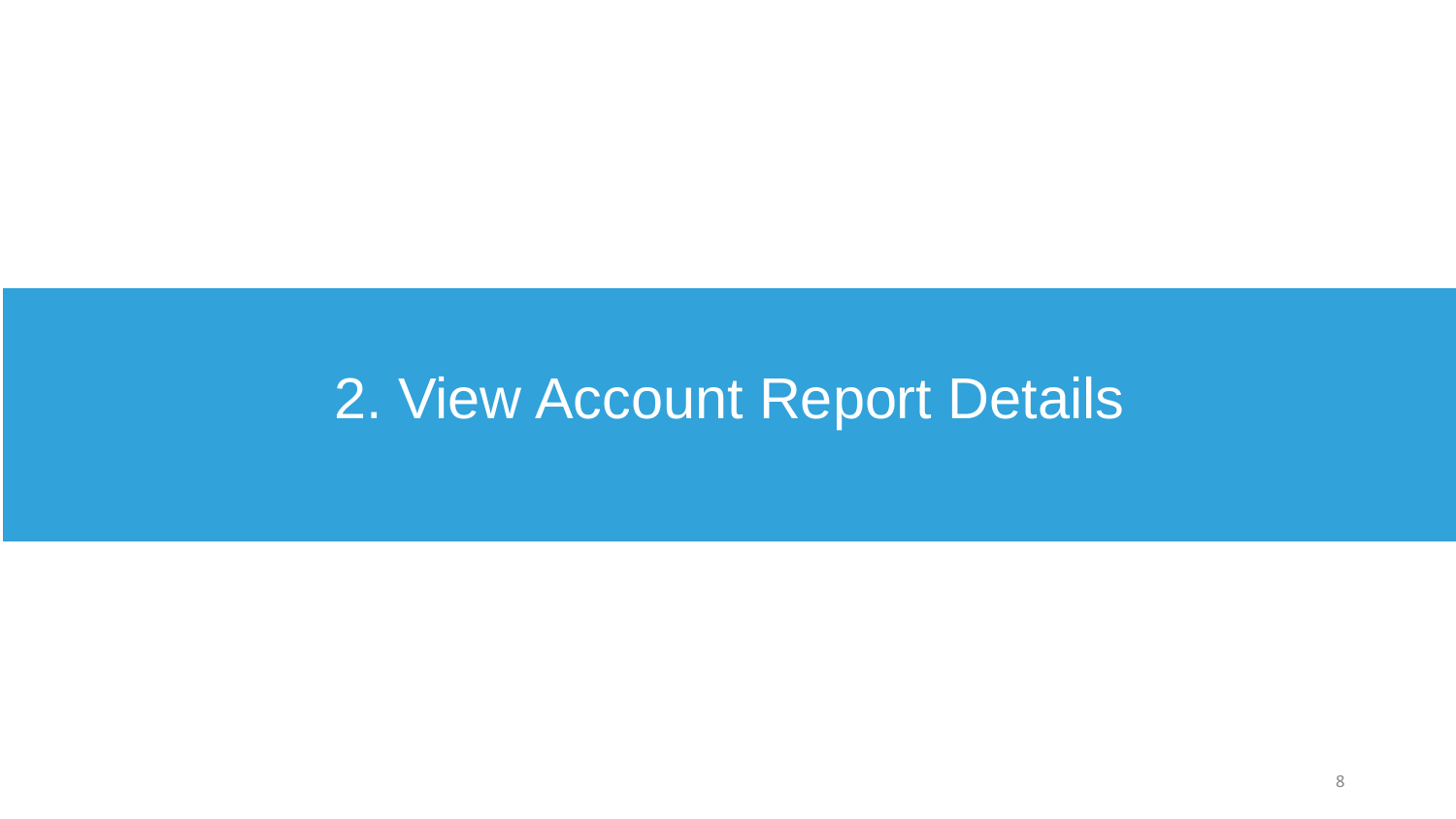## **Step 1**

Ť

• Log in via [myTax Portal](https://mytax.iras.gov.sg/ESVWeb/default.aspx) > Select More > AEOI > **View Submitted Financial Account Report**

Third party agents do not have access to view submitted financial account report details

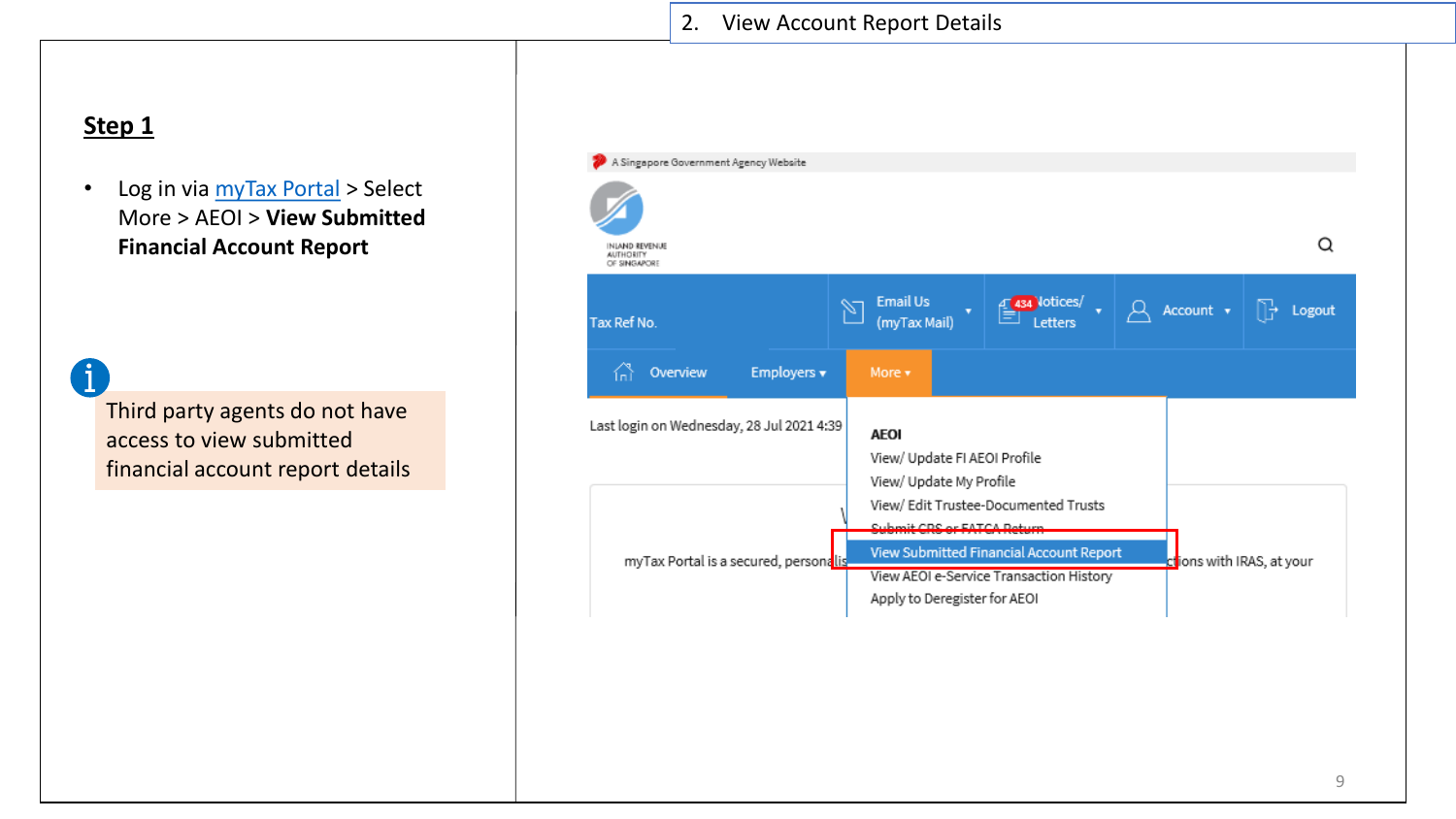| 2. | <b>View Account Report Details</b>                                                                       |                |                               |
|----|----------------------------------------------------------------------------------------------------------|----------------|-------------------------------|
|    |                                                                                                          |                |                               |
|    |                                                                                                          |                |                               |
|    |                                                                                                          |                |                               |
|    |                                                                                                          |                |                               |
|    |                                                                                                          |                |                               |
|    |                                                                                                          |                |                               |
|    | View Submitted Financial Account Report                                                                  |                | SAVE AS PDF/ PRINT            |
|    | This search allows you to retrieve the latest status or details of a submitted financial account report. |                |                               |
|    |                                                                                                          |                |                               |
|    |                                                                                                          | Search for     |                               |
|    | <b>Account Report Status</b>                                                                             |                | <b>Account Report Details</b> |
|    | Select                                                                                                   | ۰<br><b>OR</b> | <b>SEARCH DETAILS</b>         |
|    | <b>SEARCH STATUS</b>                                                                                     |                |                               |
|    |                                                                                                          |                |                               |
|    |                                                                                                          |                |                               |
|    |                                                                                                          |                |                               |
|    |                                                                                                          |                |                               |
|    |                                                                                                          |                |                               |
|    |                                                                                                          |                |                               |
|    |                                                                                                          |                |                               |
|    |                                                                                                          |                |                               |

# **Step 2**

**At View Submitted Financial Account Report landing page**,

• Under **Account Report Details**, click **"Search Details"**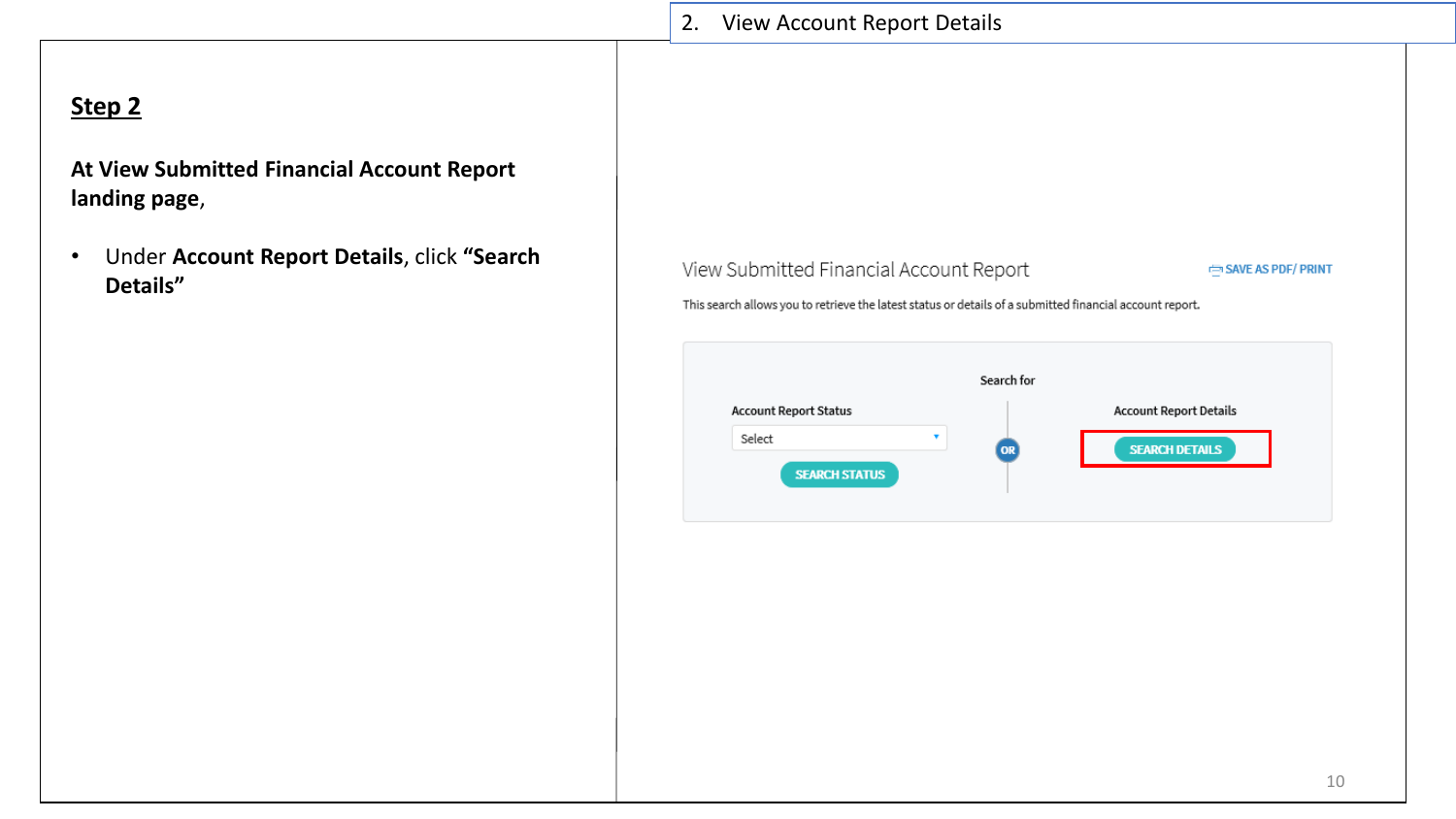# **Step 3**

- Select **Reporting Type** from the drop down list
- Select **Reporting Year** from the drop down list
- Select **Search by** (i.e. "Document Ref ID" or "Account Number") and input the respective Document Ref ID or Account Number in the **Keyword** field
- Click **"Search"**

|                                   | 2. View Account Report Details          |                   |
|-----------------------------------|-----------------------------------------|-------------------|
|                                   |                                         |                   |
|                                   |                                         |                   |
|                                   |                                         |                   |
|                                   |                                         |                   |
|                                   |                                         |                   |
|                                   |                                         |                   |
|                                   | View Submitted Financial Account Report | SAVE AS PDF/PRINT |
|                                   |                                         |                   |
| Search For Account Report Details |                                         |                   |
| Reporting Type*                   | Reporting Year*                         |                   |
| Select                            | Select<br>۷                             |                   |
| Search by*                        | Keyword*                                |                   |
| Select                            | ۷                                       |                   |
|                                   |                                         |                   |
|                                   |                                         |                   |
|                                   | <b>SEARCH</b><br><b>BACK</b>            |                   |
|                                   |                                         |                   |
|                                   |                                         |                   |
|                                   |                                         |                   |
|                                   |                                         |                   |
|                                   |                                         |                   |
|                                   |                                         |                   |
|                                   |                                         |                   |
|                                   |                                         |                   |
|                                   |                                         |                   |
|                                   |                                         |                   |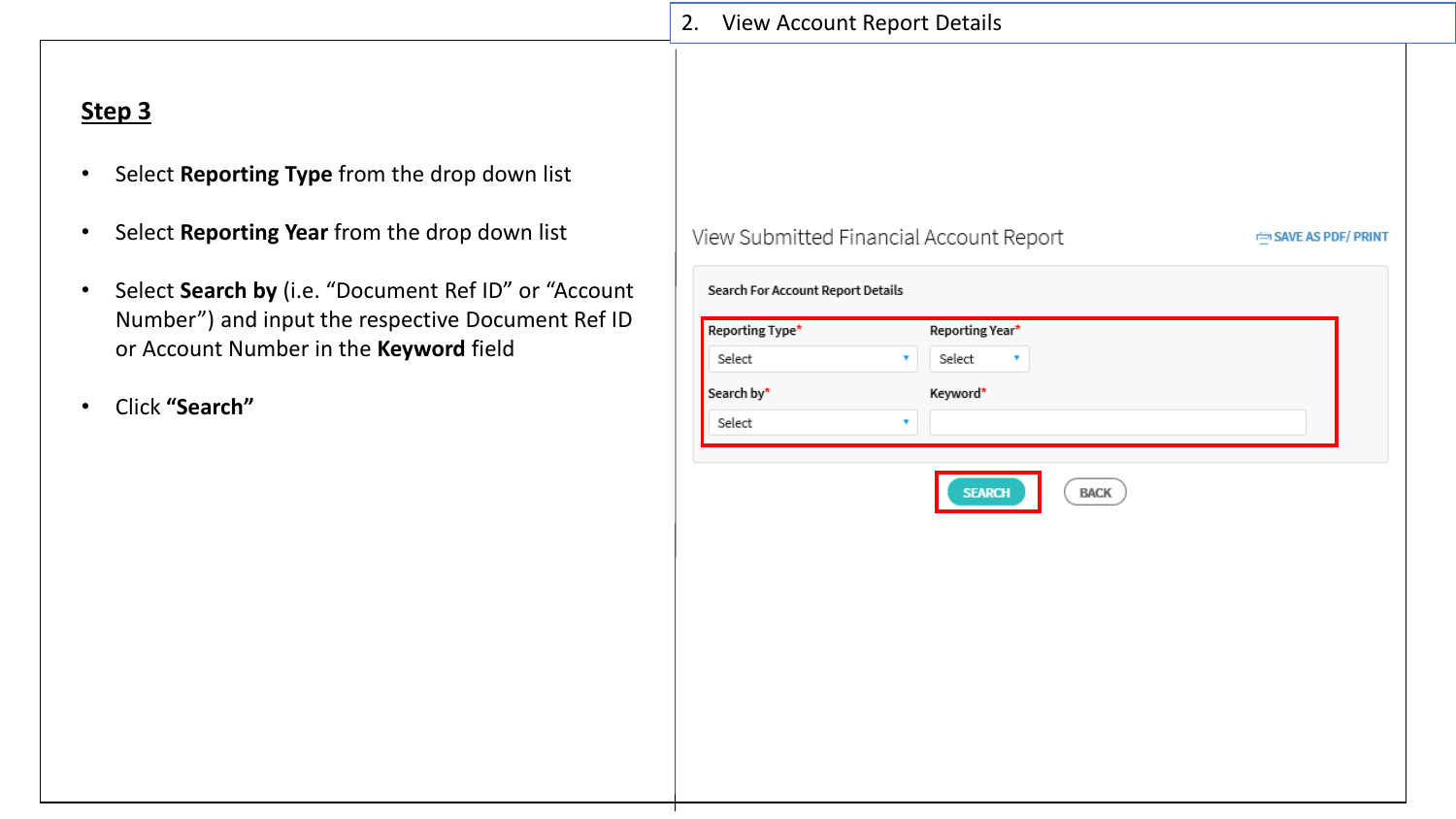# **Step 4**

- Search results will appear based on the account report details that submitted on the previous page
- Click "**Details"** for more information

| View Submitted Financial Account Report<br><b>EDISAVE AS PDF/ PRINT</b> |                                    |                        |                          |                             |  |  |  |  |  |
|-------------------------------------------------------------------------|------------------------------------|------------------------|--------------------------|-----------------------------|--|--|--|--|--|
| <b>Search Results</b>                                                   |                                    |                        |                          |                             |  |  |  |  |  |
| Search For:<br><b>Account Report Details</b>                            |                                    |                        |                          |                             |  |  |  |  |  |
| <b>Reporting Type:</b>                                                  | <b>FATCA</b>                       | <b>Reporting Year:</b> |                          | 2020                        |  |  |  |  |  |
| Search By:                                                              | Document Ref ID<br>Search Keyword: |                        |                          | 211112.00000.ME.702.zzhhh-B |  |  |  |  |  |
| $1 - 1$ of $1$ Record(s)                                                |                                    |                        |                          | 73C-EAAJQMB0001             |  |  |  |  |  |
| Doc Ref No.                                                             | <b>Account No.</b>                 | <b>Submission Date</b> | <b>Submission Status</b> |                             |  |  |  |  |  |
| 211112.00000.ME.702.zzhhh ABCD310001<br>-B73C-EAAJQMB0001               |                                    | 12-Mar-2021            | Submitted                | <b>DETAILS</b>              |  |  |  |  |  |
|                                                                         |                                    | <b>BACK</b>            |                          |                             |  |  |  |  |  |
|                                                                         |                                    |                        |                          |                             |  |  |  |  |  |
|                                                                         |                                    |                        |                          |                             |  |  |  |  |  |
|                                                                         |                                    |                        |                          |                             |  |  |  |  |  |
|                                                                         |                                    |                        |                          |                             |  |  |  |  |  |
|                                                                         |                                    |                        |                          | 12                          |  |  |  |  |  |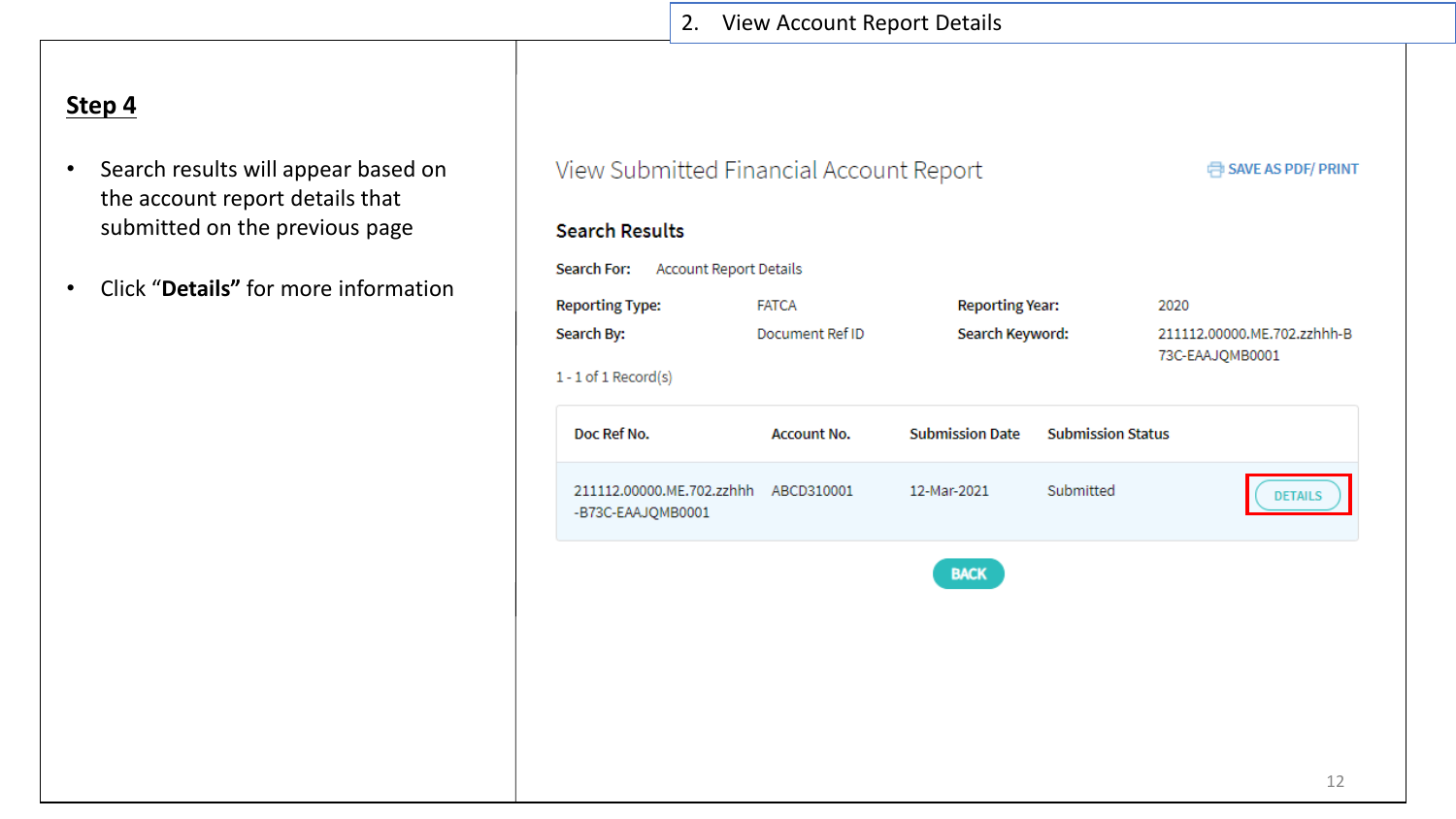# **Step 5**

- The search will return with the details of the submitted financial account report
- The details of the account report will be presented in 4 different tabs:
	- i. Account Details
	- ii. Account Holder
	- iii. Controlling Person
	- iv. Reporting FI

| View Submitted Financial Account Report               | SAVE AS PDF/ PRINT    |                                                                    |                                |                        |                     |                |  |  |  |
|-------------------------------------------------------|-----------------------|--------------------------------------------------------------------|--------------------------------|------------------------|---------------------|----------------|--|--|--|
| <b>Account Details</b>                                | <b>Account Holder</b> |                                                                    | <b>Controlling Person</b>      |                        | <b>Reporting FI</b> |                |  |  |  |
| <b>Account Details</b>                                |                       |                                                                    |                                |                        |                     |                |  |  |  |
| <b>Document Reference ID</b><br><b>Message Ref ID</b> |                       |                                                                    |                                |                        |                     |                |  |  |  |
| MB0001                                                |                       | 211112.00000.ME.702.zzhhh-B73C-EAAJO 2020201499028C202011150747901 |                                |                        |                     |                |  |  |  |
| Reporting Type Reporting                              |                       | <b>Submission</b>                                                  |                                | <b>Submission Date</b> |                     |                |  |  |  |
| <b>FATCA</b>                                          | Period                | <b>Status</b>                                                      | 12 Mar 2021                    |                        |                     |                |  |  |  |
|                                                       | 31 Dec 2020           | Submitted                                                          |                                |                        |                     |                |  |  |  |
| <b>Account Number</b>                                 | <b>Undocumented</b>   |                                                                    | <b>Account Balance Dormant</b> |                        |                     | Closed         |  |  |  |
| ABCD310001                                            | Account               |                                                                    | USD 888,886.00                 | Account                |                     | <b>Account</b> |  |  |  |
|                                                       | <b>NO</b>             |                                                                    |                                | <b>NO</b>              |                     | <b>NO</b>      |  |  |  |
| <b>Payment List</b>                                   |                       |                                                                    |                                |                        |                     |                |  |  |  |
| <b>Payment Type</b>                                   |                       |                                                                    |                                |                        |                     |                |  |  |  |
| <b>Payment Amount</b>                                 |                       |                                                                    |                                |                        |                     |                |  |  |  |
| Other                                                 |                       |                                                                    |                                |                        |                     |                |  |  |  |
| USD 12,321.00                                         |                       |                                                                    |                                |                        |                     |                |  |  |  |
|                                                       |                       |                                                                    |                                |                        |                     |                |  |  |  |
|                                                       |                       |                                                                    |                                |                        |                     |                |  |  |  |